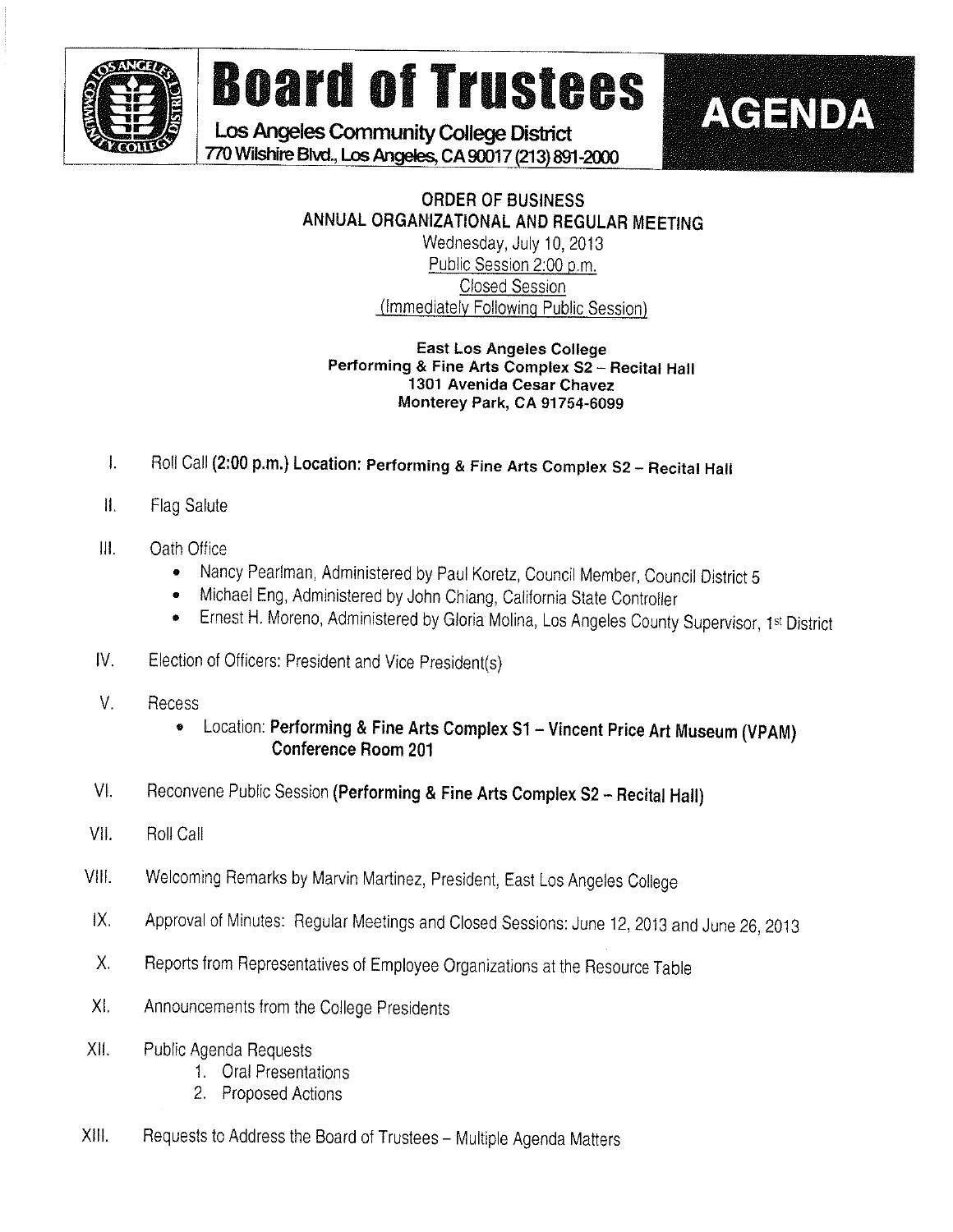- X!V. Reports and Recommendations from the Board
	- Reports of Standing and Special Committees
	- Proposed Actions
		- BT1. Resolution District Classified Employees Retirement<br>BT2. Conference Attendance Batification/Authorization
		- Conference Attendance Ratification/Authorization
		- BT3. Appoint Community Members to Chancellor Search Committee
- XV. Reports from the Chancellor and College Presidents
	- Report from the Chancellor regarding activities or pending issues in the District
- XV!. Consent Calendar

Matters Requiring a Majority Vote

| BF1.               | Budget Revisions and Appropriation Transfers       |
|--------------------|----------------------------------------------------|
| BSD1.              | Ratifications for Business Services                |
| BSD <sub>2</sub> . | <b>Business Services Routine Report</b>            |
| FPD1.              | Facilities Planning and Development Routine Report |
| FPD <sub>2</sub>   | Authorize Master Procurement Agreements            |
| HRD1.              | Personnel Services Routine Actions                 |
| ISD <sub>1</sub>   | Approval of Educational Programs and Courses       |
| PC <sub>1</sub>    | Personnel Commission Actions                       |
| ۰                  | Correspondence                                     |

Matters Requiring a Super Majority Vote<br>BF2. 2012-2013 Budget

2012-2013 Budget Adjustments to Income/Appropriations

- XVII. Recommendations from the Chancellor None
- XVIII. Notice Reports and Informatives BT/A. [Notice] Amend 2013 - 2014 Board Meeting Calendar
- X!X. Announcements and indications of Future Proposed Actions by Members of the Board of Trustees
- XX. Requests to Address the Board of Trustees Regarding Closed Session Agenda Matters
- XXI. Recess to Closed Session in accordance with The Ralph M. Brown Act, Government Code sections 54950 et seq., and the Education Code to discuss the matters on the posted Closed Session agenda pursuant to Government Code section 54954.5 (Refer to Attachment "A" for Ciosed Session agenda). Location: Performing & Fine Arts Complex St - Vincent Price Art Museum (VPAM) Conference Room 201
- XXII. Reconvene Public Session Location: Performing & Fine Arts Complex S1 Vincent Price Art Museum (VPAM) Conference Room 201
- XXIII. Roll Call
- XXIV. Report of Actions Taken in Closed Session July 10, 2013
- XXV. Adjournment